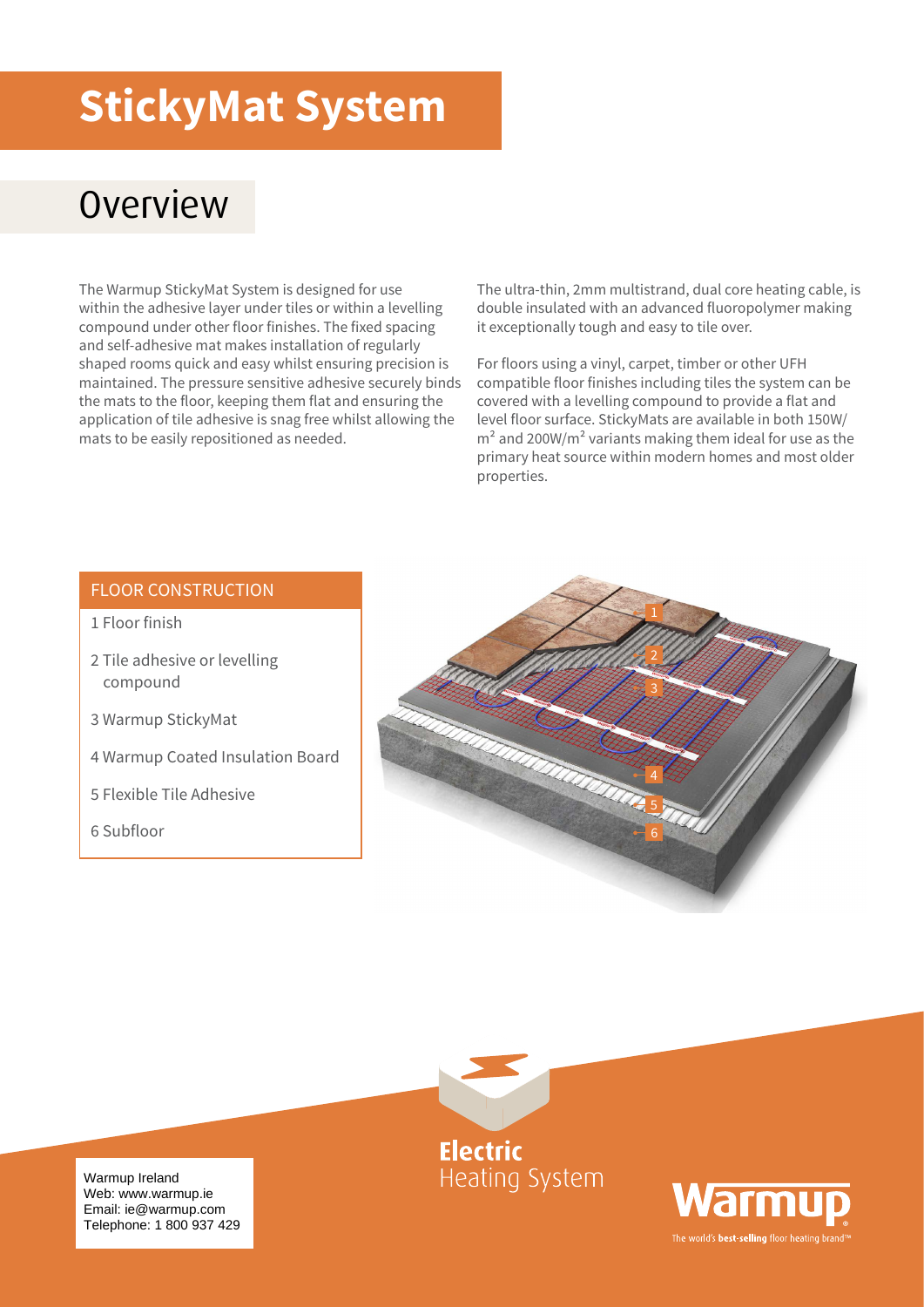## Technical Data

| <b>TECHNICAL DATA - StickyMat</b> |                                            |
|-----------------------------------|--------------------------------------------|
| OPERATING VOLTAGE                 | 220 - 240 v: 50 Hz                         |
| <b>IP RATING</b>                  | IPX7                                       |
| <b>WIDTH</b>                      | 500mm                                      |
| <b>MAT THICKNESS</b>              | 3 <sub>mm</sub>                            |
| <b>CABLE THICKNESS</b>            | 1.8 <sub>mm</sub>                          |
| <b>OUTPUT RATING</b>              | 150W/m <sup>2</sup><br>200W/m <sup>2</sup> |
| <b>INNER INSULATION</b>           | <b>ETFE</b>                                |
| <b>OUTER INSULATION</b>           | <b>ETFE</b>                                |
| MIN. INSTALLATION TEMP            | $5^{\circ}$ C                              |
| CONNECTION                        | 3m LONG "COLDTAIL" CONNECTION              |

#### Features

- StickyMats are available in both 150W/m² and 200W/m² variants
- Ultra-thin, 1.8mm cable multistrand, dual core heating cable is double insulated with an advanced fluoropolymer **Contract** making it exceptionally tough and easy to tile over
- Ideal for regular shaped rooms, where the 0.5m wide mats can be rolled out across the floor in parallel runs. l I
- Pressure sensitive adhesive securely binds the mats to the floor keeping them flat for fast and secure installation
- BEAB Approved and CE marked meeting the highest safety standards for ultimate peace of mind  $\left\{ \begin{array}{c} \text{BERB} \\ \text{Approved} \end{array} \right.$



Lifetime Warranty & SafetyNet Installation Guarantee SAFETY Net n a

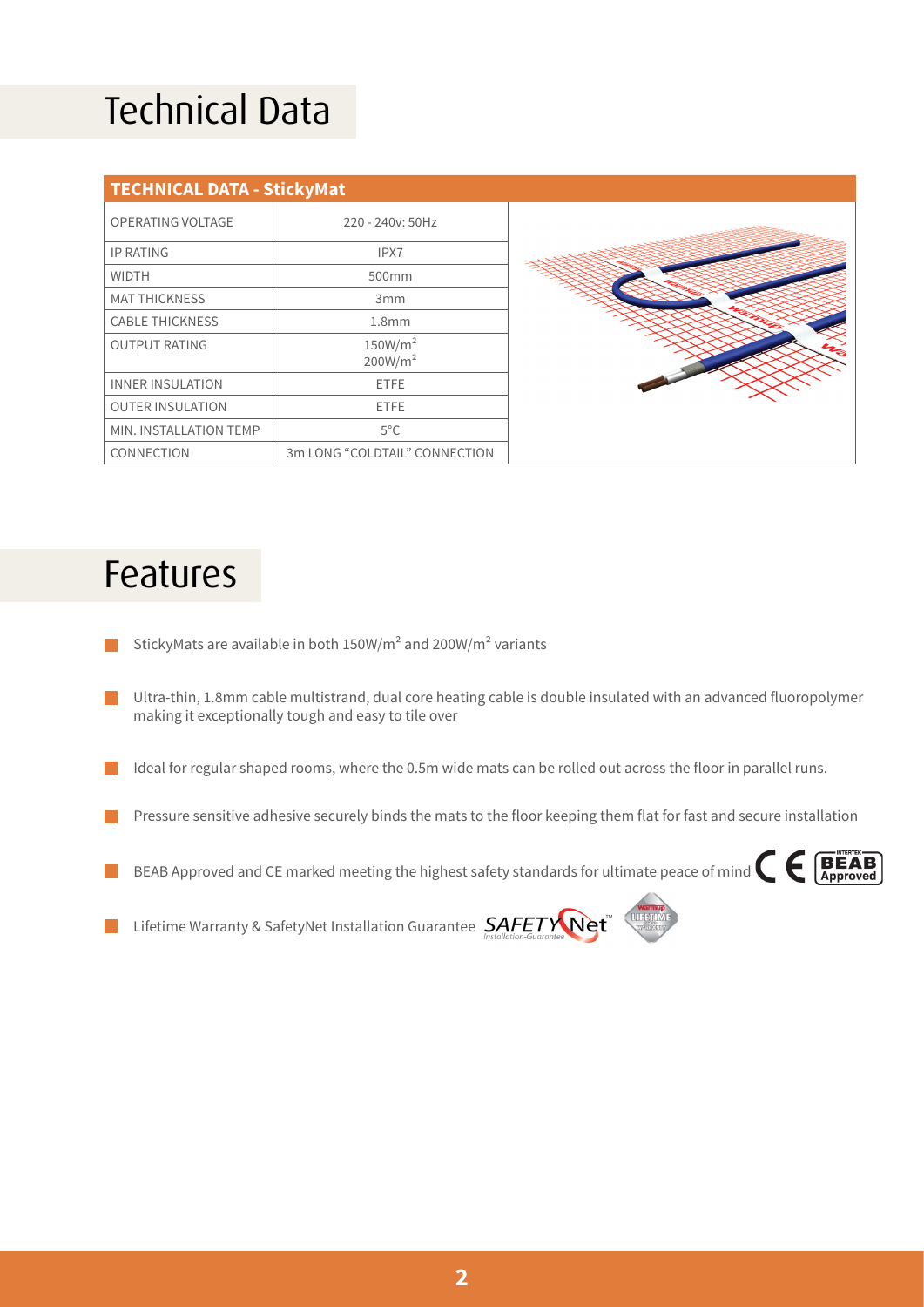## Technical Data

|                               |                                    | SPM 150W/ $m2$      |                    |                                 |                                                 |  |
|-------------------------------|------------------------------------|---------------------|--------------------|---------------------------------|-------------------------------------------------|--|
| <b>PRODUCT</b><br><b>CODE</b> | <b>AREA TO BE</b><br>HEATED $(m2)$ | <b>POWER</b><br>(W) | <b>LOAD</b><br>(A) | <b>RESISTANCE</b><br>$(\Omega)$ | <b>RESISTANCE</b><br><b>BANDS</b><br>$(\Omega)$ |  |
| SPM <sub>1</sub>              | $\mathbf{1}$                       | 150                 | 0.65               | 353                             | $335.4 - 370.7$                                 |  |
| <b>SPM 1.5</b>                | 1.5                                | 225                 | 0.98               | 235                             | $223.3 - 246.8$                                 |  |
| SPM <sub>2</sub>              | $\overline{2}$                     | 300                 | 1.30               | 176                             | $167.2 - 184.8$                                 |  |
| <b>SPM2.5</b>                 | 2.5                                | 375                 | 1.63               | 141                             | $134.0 - 148.1$                                 |  |
| SPM <sub>3</sub>              | 3                                  | 450                 | 1.96               | 118                             | $112.1 - 123.9$                                 |  |
| <b>SPM 3.5</b>                | 3.5                                | 525                 | 2.28               | 101                             | $96.0 - 106.1$                                  |  |
| SPM <sub>4</sub>              | $\overline{4}$                     | 600                 | 2.61               | 88                              | $83.6 - 92.4$                                   |  |
| <b>SPM 4.5</b>                | 4.5                                | 675                 | 2.93               | 78                              | $74.1 - 81.9$                                   |  |
| SPM <sub>5</sub>              | 5                                  | 750                 | 3.26               | 71                              | $67.5 - 74.6$                                   |  |
| SPM <sub>6</sub>              | 6                                  | 900                 | 3.91               | 59                              | $56.1 - 62.0$                                   |  |
| SPM <sub>7</sub>              | $\overline{7}$                     | 1050                | 4.57               | 50                              | $47.5 - 52.5$                                   |  |
| SPM <sub>8</sub>              | 8                                  | 1200                | 5.22               | 44                              | $41.8 - 46.2$                                   |  |
| SPM <sub>9</sub>              | 9                                  | 1350                | 5.87               | 39                              | $37.1 - 41.0$                                   |  |
| <b>SPM 10</b>                 | 10                                 | 1500                | 6.52               | 35                              | $33.3 - 36.8$                                   |  |
| <b>SPM 11</b>                 | 11                                 | 1650                | 7.17               | 32                              | $30.4 - 33.6$                                   |  |
| <b>SPM 12</b>                 | 12                                 | 1800                | 7.83               | 29                              | $27.6 - 30.5$                                   |  |
| <b>SPM 15</b>                 | 15                                 | 2250                | 9.78               | 24                              | $22.8 - 25.2$                                   |  |

|                               |                                    | 2SPM 200W/m <sup>2</sup> |                    |                                 |                                                 |  |
|-------------------------------|------------------------------------|--------------------------|--------------------|---------------------------------|-------------------------------------------------|--|
| <b>PRODUCT</b><br><b>CODE</b> | <b>AREA TO BE</b><br>HEATED $(m2)$ | <b>POWER</b><br>(W)      | <b>LOAD</b><br>(A) | <b>RESISTANCE</b><br>$(\Omega)$ | <b>RESISTANCE</b><br><b>BANDS</b><br>$(\Omega)$ |  |
| 2SPM 0.5                      | 0.5                                | 100                      | 0.44               | 529                             | $502.6 - 555.5$                                 |  |
| 2SPM 1                        | $\mathbf{1}$                       | 200                      | 0.87               | 265                             | $251.8 - 278.3$                                 |  |
| 2SPM 1.5                      | 1.5                                | 300                      | 1.30               | 176                             | $167.2 - 184.8$                                 |  |
| 2SPM <sub>2</sub>             | $\overline{2}$                     | 400                      | 1.74               | 132                             | 125.4 - 138.6                                   |  |
| 2SPM 2.5                      | 2.5                                | 500                      | 2.17               | 106                             | $100.7 - 111.3$                                 |  |
| 2SPM <sub>3</sub>             | 3                                  | 600                      | 2.61               | 88                              | $83.6 - 92.4$                                   |  |
| 2SPM 3.5                      | 3.5                                | 700                      | 3.04               | 76                              | $72.2 - 79.8$                                   |  |
| 2SPM 4                        | $\overline{4}$                     | 800                      | 3.48               | 66                              | $62.7 - 69.3$                                   |  |
| 2SPM 4.5                      | 4.5                                | 900                      | 3.91               | 59                              | $56.1 - 62.0$                                   |  |
| 2SPM 5                        | 5                                  | 1000                     | 4.35               | 53                              | $50.4 - 55.7$                                   |  |
| 2SPM 6                        | 6                                  | 1200                     | 5.22               | 44                              | $41.8 - 46.2$                                   |  |
| 2SPM7                         | $\overline{7}$                     | 1400                     | 6.09               | 38                              | $36.1 - 39.9$                                   |  |
| 2SPM 8                        | 8                                  | 1600                     | 6.96               | 33                              | $31.4 - 34.7$                                   |  |
| 2SPM 9                        | 9                                  | 1800                     | 7.83               | 29                              | $27.6 - 30.5$                                   |  |
| 2SPM 10                       | 10                                 | 2000                     | 8.70               | 26                              | $24.7 - 27.3$                                   |  |
| <b>2SPM 15</b>                | 15                                 | 3000                     | 13.04              | 18                              | $16.7 - 18.5$                                   |  |

NOTE: To cover larger areas, several kits should be used together.